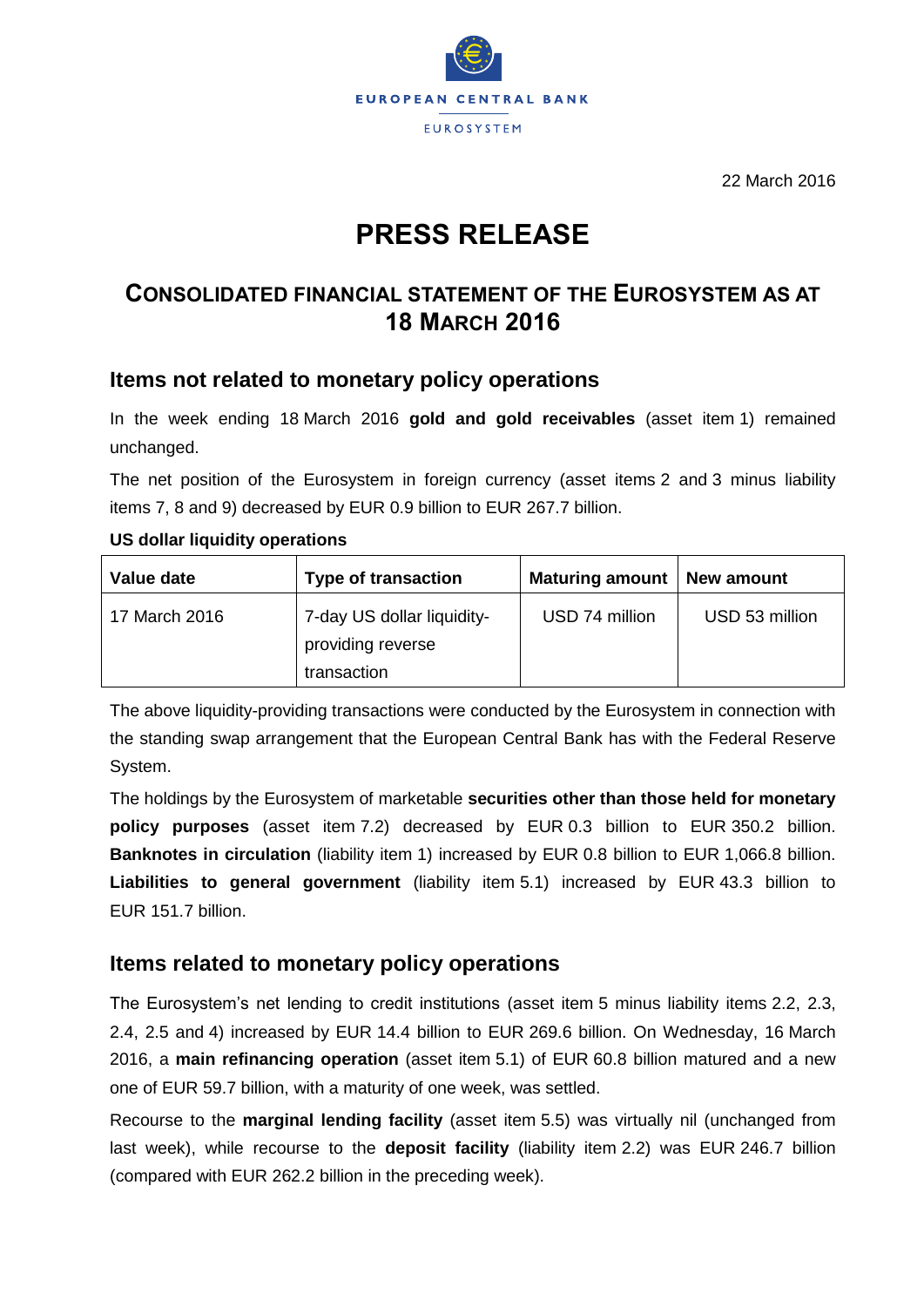The holdings by the Eurosystem of **securities held for monetary policy purposes** (asset item 7.1) increased by EUR 14.2 billion to EUR 965.2 billion. The table below provides the detailed breakdown of asset item 7.1 into the different portfolios. All portfolios are accounted for at amortised cost.

| <b>Monetary policy securities</b><br>portfolios | <b>Reported value as</b><br>at 18 March 2016 | <b>Difference</b><br>compared with<br>11 March 2016 -<br>purchases | <b>Difference</b><br>compared with<br>11 March 2016 -<br>redemptions |
|-------------------------------------------------|----------------------------------------------|--------------------------------------------------------------------|----------------------------------------------------------------------|
| Covered bond purchase<br>programme 1            | EUR 19.6 billion                             |                                                                    |                                                                      |
| Covered bond purchase<br>programme 2            | EUR 8.8 billion                              |                                                                    | -EUR 0.1 billion                                                     |
| Covered bond purchase<br>programme 3            | EUR 163.4 billion                            | +EUR 1.8 billion                                                   |                                                                      |
| Asset-backed securities<br>purchase programme   | EUR 19.2 billion                             | +EUR 0.1 billion                                                   |                                                                      |
| Public sector purchase<br>programme             | EUR 632.9 billion                            | +EUR 12.4 billion                                                  |                                                                      |
| <b>Securities Markets</b><br>Programme          | EUR 121.3 billion                            |                                                                    |                                                                      |

## **Current accounts of euro area credit institutions**

As a result of all transactions, the **current account** position of credit institutions with the Eurosystem (liability item 2.1) decreased by EUR 17 billion to EUR 539.2 billion.

#### **European Central Bank**

Directorate General Communications, Global Media Relations Division Sonnemannstrasse 20, 60314 Frankfurt am Main, Germany Tel.: +49 69 1344 7455, E-mail: media@ecb.europa.eu Website: www.ecb.europa.eu **Reproduction is permitted provided that the source is acknowledged.**

2